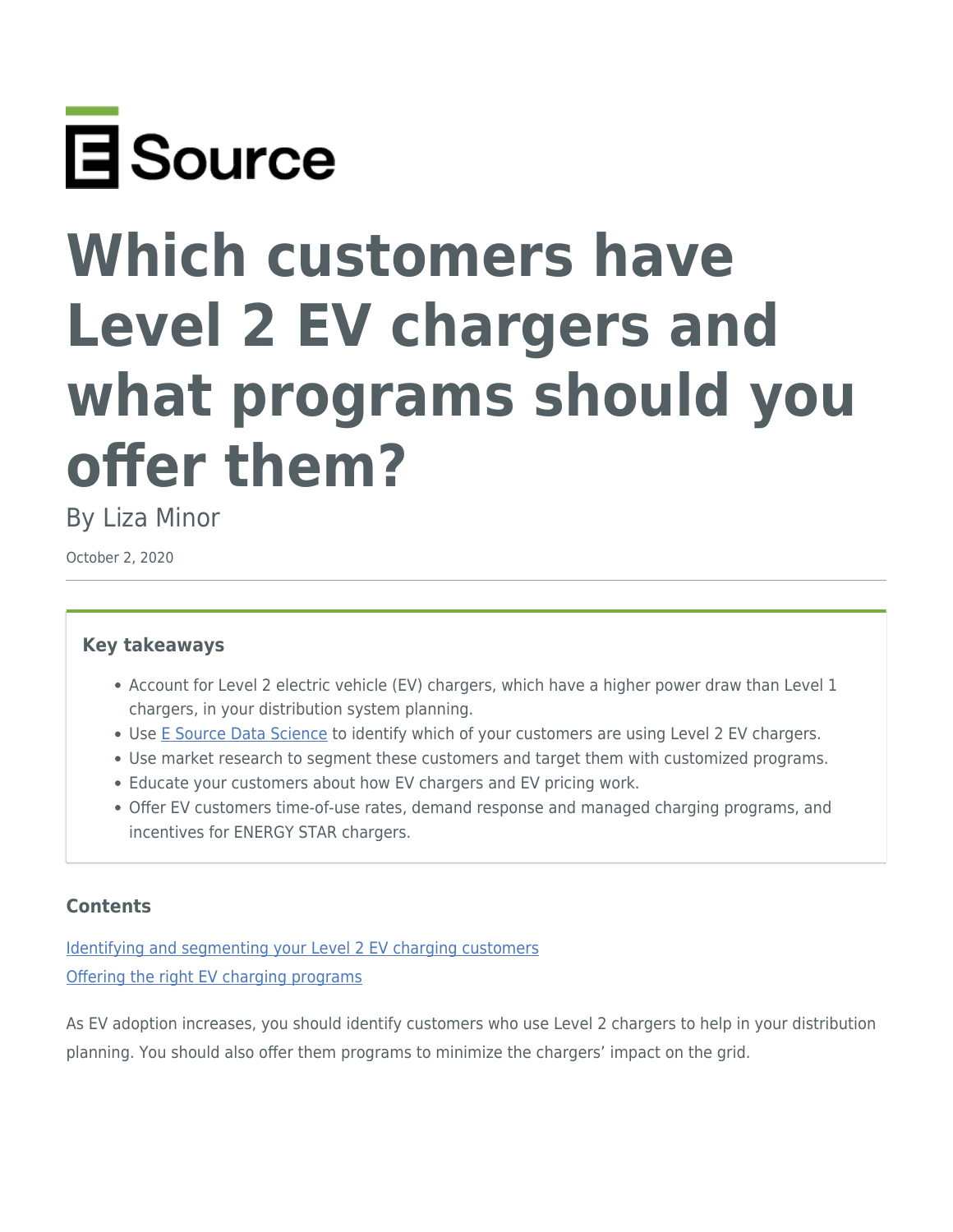## **Identifying and segmenting your Level 2 EV charging customers**

You often don't know when residential customers purchase EVs and install Level 2 chargers, which can stress your peak demand periods if you don't manage the loads. And in the [2020 E Source Electric Vehicle](https://www.esource.com/electric-vehicle-residential-customer-survey) [Residential Customer Survey,](https://www.esource.com/electric-vehicle-residential-customer-survey) we found that only 38% of respondents who own an EV reported charging their vehicle during off-peak hours (**figure 1**).



In the 2020 E Source Electric Vehicle Residential Customer Survey, 38% of respondents indicated that they charge their EV overnight.



Base: Respondents from the US or Canada who or have a BEV or PHEV and who charge at home, n = 964. Question S4\_7: Thinking about your typical daily routine, what time of day do you prefer to charge your vehicle at home? Select all that apply. Notes: BEV = battery electric vehicle, EV = electric vehicle, PHEV = plug-in hybrid electric vehicle. "I don't know" and "I wouldn't charge my vehicle at home" response options not shown here because percentages were less than 1% © E Source (2020 Electric Vehicle Residential Customer Survey)

Identifying these customers will also help in your distribution planning. Because Level 2 chargers draw more power than Level 1 chargers, they'll increase residential load and you'll need to replace grid infrastructure sooner.

We can help you locate these customers. If you have advanced metering infrastructure (AMI), we can use your customers' daily meter data to identify who's using a Level 2 charger. For utilities without AMI, we can combine customer demographic data with standard billing data to identify them. We used both methods to identify customers who use Level 2 chargers in PPL Electric Utilities' territory.

## **Interested in locating your customers with Level 2 charging?**

If you're interested in identifying and segmenting your EV and Level 2 charger customers, [contact us](https://www.esource.com/contact_customer_service?subject=Interested%20in%20Level%202%20charging%20data%20science).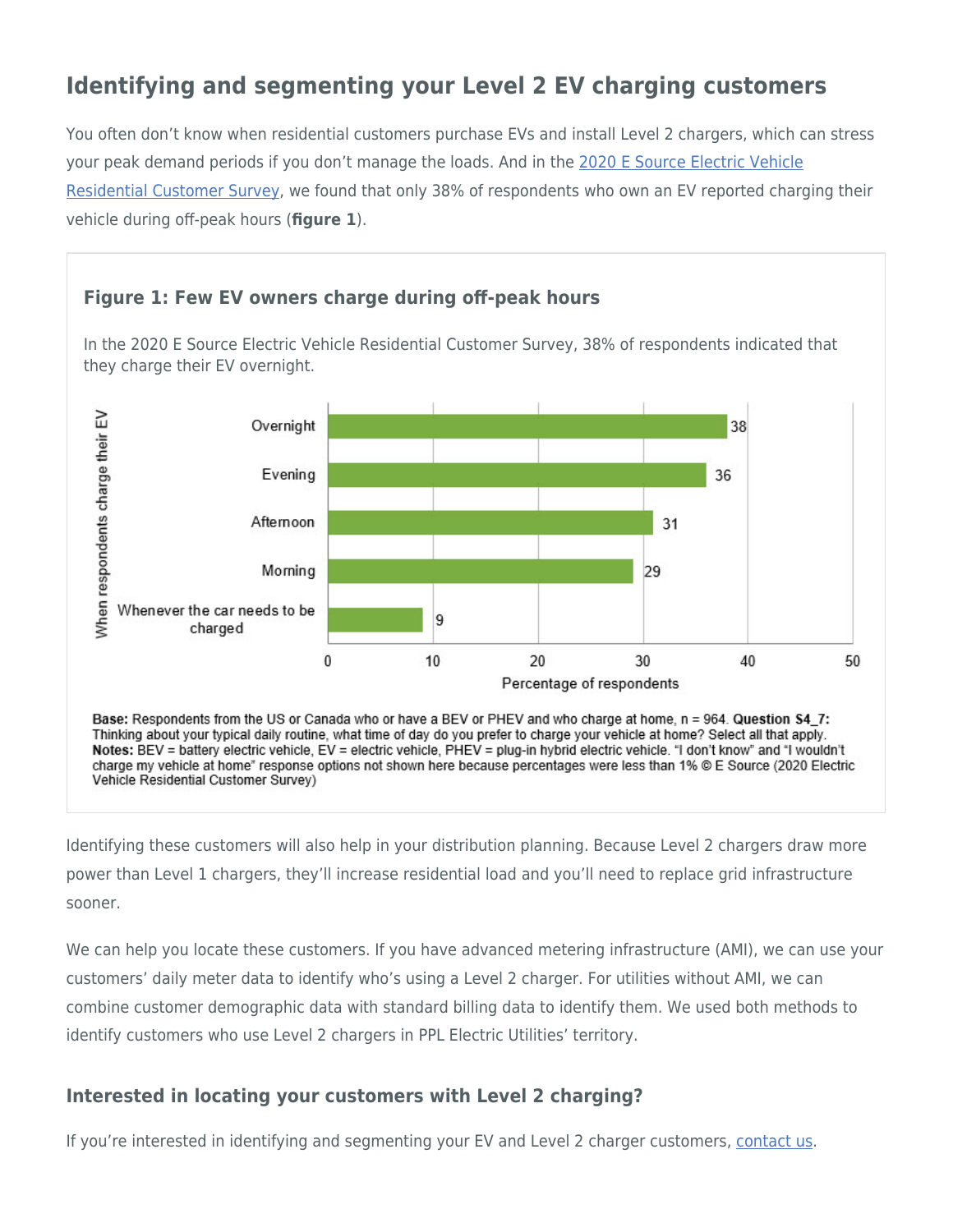## **How we identified PPL customers with and without AMI data**

**With AMI data.** To identify customers with Level 2 chargers in PPL's territory, we asked utility staff if they had one and analyzed publicly available data—we identified six customers. We analyzed their daily AMI meter data from September to December 2019 to understand what the customers' meter data looked like when they charged their EV. We then used software to analyze data from all 1.2 million residential customer AMI meters to identify customers that had the same daily load characteristics as the six known customers with Level 2 chargers. We assigned each residential customer a score from 0 to 1 to indicate the likelihood of that customer having a Level 2 charger in their household, with 1 being the highest likelihood. **Figure 2** shows the location of customers with a score of 0.9 or higher.

## **Figure 2: Locations of customers who are most likely to have a Level 2 charger**

We used the known load shape characteristics of customers with Level 2 chargers to identify other residential meters that most closely matched those load shapes. Each dot on the map represents a customer who had a likelihood score of 0.9 or higher, with 1 being the highest likelihood.



We used the Level 2 EV charger load shapes to create a template that the utility could use to identify other customers. Then we ranked variables that predicted whether a customer had a Level 2 charger, such as the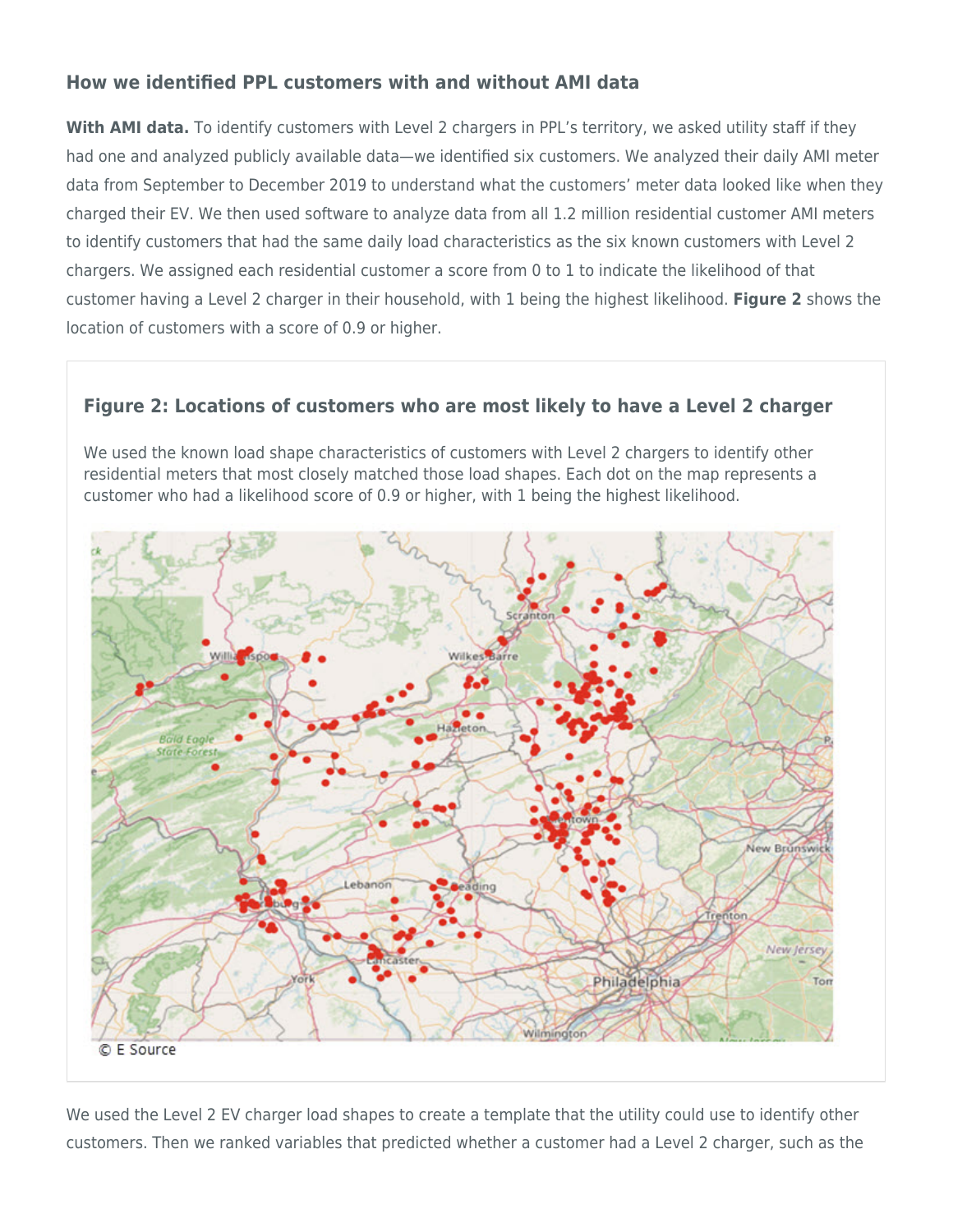shape of the load and the number of daily peaks. We identified 359 meters (1% of PPL's residential customers) that had the distinct Level 2 charger load shape and were likely to have Level 2 EV chargers.

**Without AMI data.** If you don't have AMI meters, we can still help you identify customers with Level 2 chargers in your territory. To identify PPL customers without using the AMI data, we used a combination of:

- Income data
- Average bill amount
- Kilowatt-hour usage
- EV registration data

This method was 99% accurate. And we can apply this model to specific data from your territory, or we can generalize our model and apply it to your territory without additional data from you.

## **How we can segment your customers**

Once we have identified customers using Level 2 chargers, we use the data to understand those customers' other behaviors, like what time of day and how frequently they charge their EV. We combine our data with market research and segmentation data to determine what types of programs you should offer these customers and how to target specific customer segments.

## <span id="page-3-0"></span>**Offering the right EV charging programs**

Once you understand which customers own Level 2 chargers, you can start targeting them with programs that will help them save money and charge more efficiently while helping you manage loads. You should also consider initiatives that will educate potential EV or EV charger buyers.

## **Managing load and reducing cost**

## **To make EV ownership and charging as cost-effective for customers as possible, offer a combination of special pricing and incentive programs to your EV customers.**

Offer your customers special pricing and incentive programs to encourage them to charge their EV during offpeak hours and reduce their costs. These programs can work together to help you manage EV load and increase charger efficiency.

**Time-of-use programs.** EV time-of-use rates offer EV customers a cheaper rate during certain off-peak hours to encourage them to charge then. Some programs offer customers an EV rate that uses the existing house meter. Others require customers to install a second, dedicated utility meter for EV charging. Some utilities pay for the second meter and others require customers to pay for it.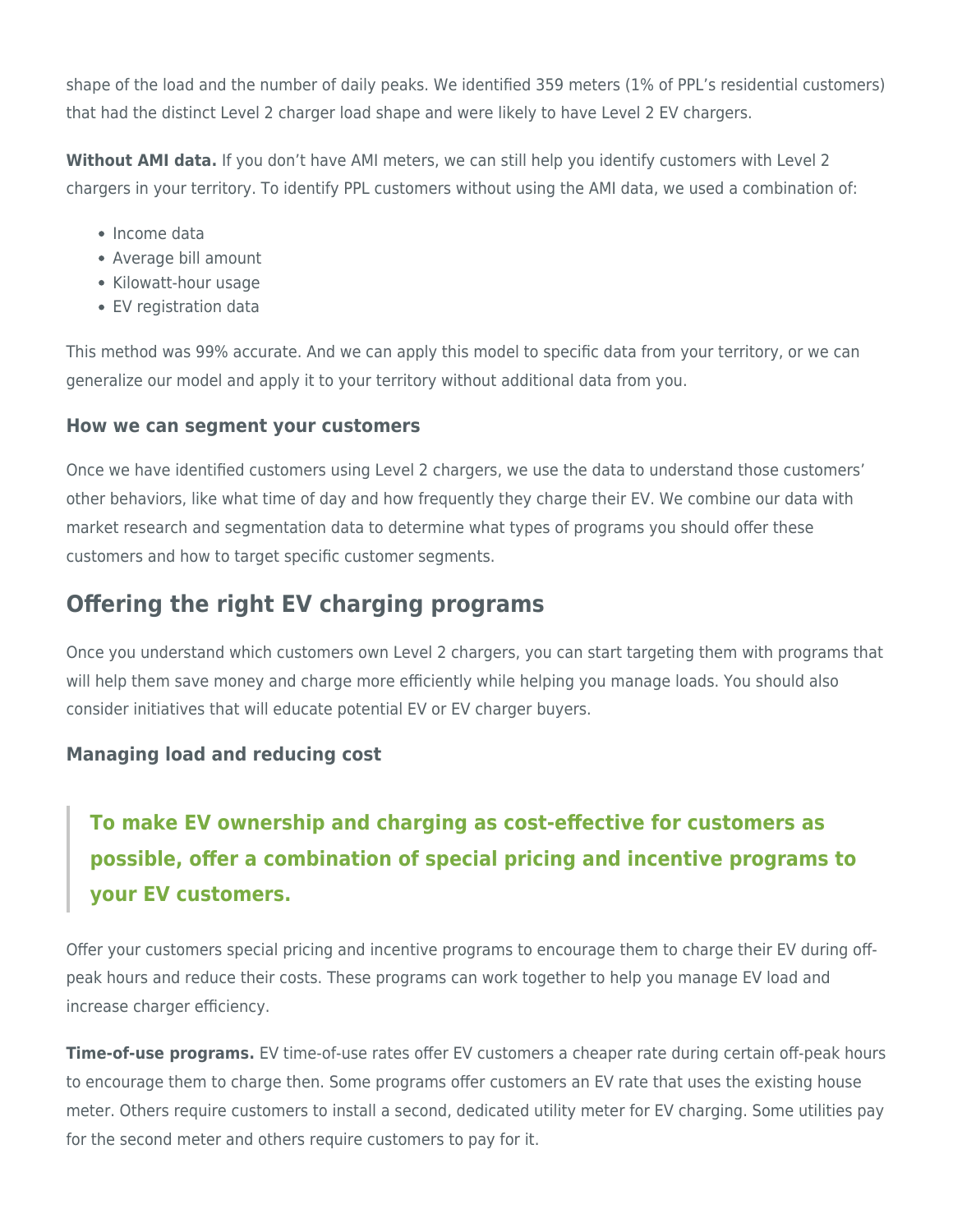**Managed charging.** You can manage residential EV charging to shed load during peak demand events. Behavioral, or passive managed charging programs use special rates—like TOU rates—coupled with incentives to encourage customers to charge their EV when it's beneficial for the utility.

# **Some programs offer customers an EV rate that uses the existing house meter. Others require customers to install a second, dedicated utility meter for EV charging.**

To participate in passive managed charging, EV owners voluntarily set charging times that align with off-peak periods using a timer on their EV or through a computer within the EV. Check out [Mopping up the solar spill:](https://www.esource.com/436191fjiv/mopping-solar-spill-using-optimized-managed-charging-absorb-excess-solar-generation) [Using optimized managed charging to absorb excess solar generation](https://www.esource.com/436191fjiv/mopping-solar-spill-using-optimized-managed-charging-absorb-excess-solar-generation) for more details on managed charging program options.

**ENERGY STAR equipment rebates.** Help your customers charge more efficiently by offering incentives for ENERGY STAR–certified EV chargers. You can require customers enroll in a demand response or special pricing program to receive efficient charger incentives.

#### **Educating customers**

Some of your customers might be slow to adopt Level 2 charging because they don't understand the technology. For example, we found that 63% of customers that are considering purchasing an EV think that proper electrical equipment must be installed to charge an EV at home (**figure 3**).

## **Figure 3: How are EVs charged?**

Only 37% of respondents considering purchasing an EV and 48% of respondents that own an EV know that you can charge an EV at home by plugging it into a standard three-prong outlet.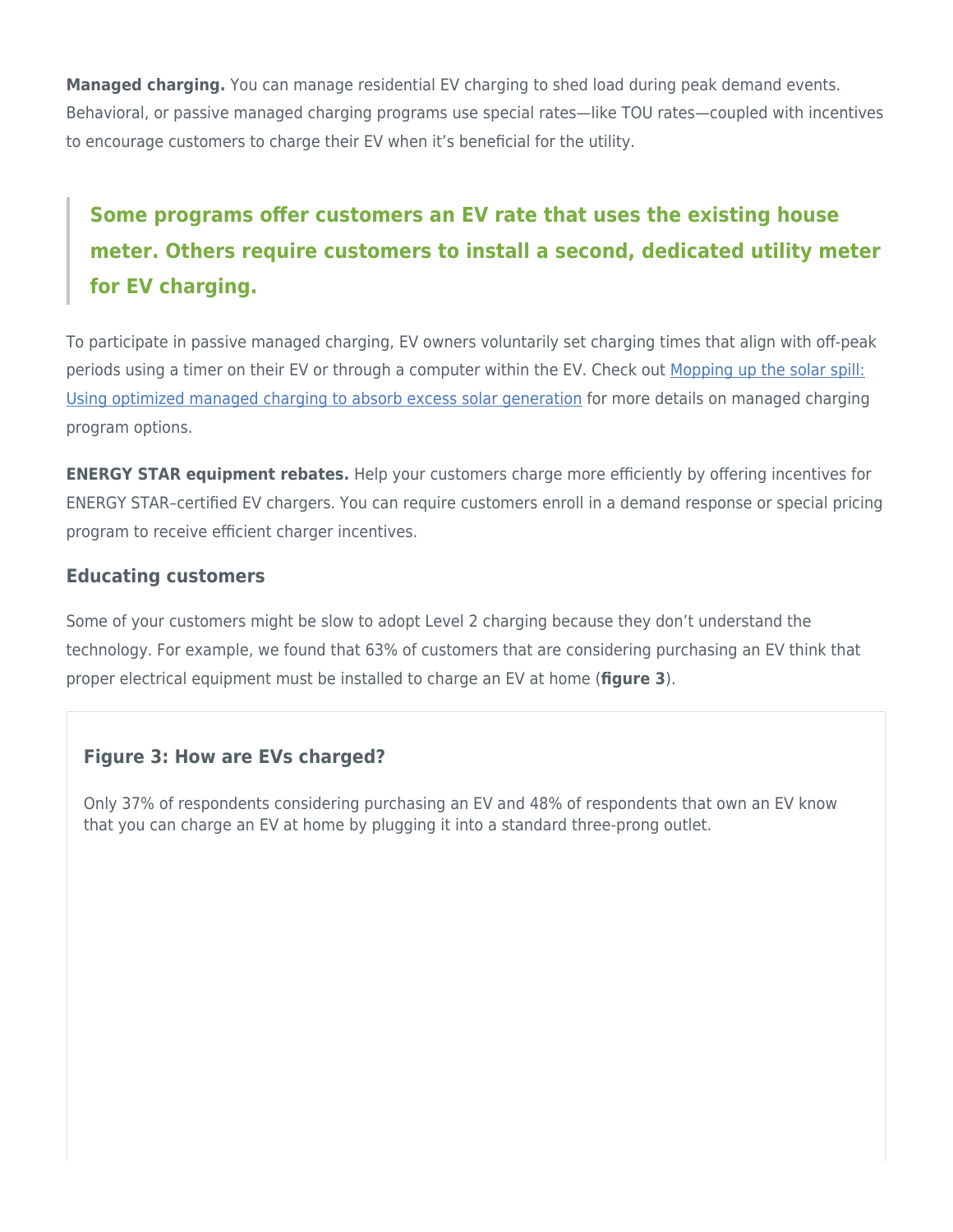

Your EV education initiatives will help potential EV buyers better understand how EV charging works and the benefits of using a Level 2 charger. In our survey, we found that those considering an EV preferred Level 1 charging to Level 2 charging when cost was a factor, but the majority of EV owners prefer Level 2 chargers regardless of time or cost (**figure 4**). To educate your customers, partner with EV dealerships and target specific customer groups with marketing campaigns. You should start educating EV buyers as early as possible because many customers install Level 2 chargers either before they buy an EV or soon after (**figure 5**).

## **Figure 4: Customers' preferred chargers**

Respondents who already own an EV prefer Level 2 chargers whether or not cost was a factor (A), but respondents who are considering an EV prefer Level 1 when considering cost (B). The difference in preference between EV owners and those considering an EV is likely because EV owners understand that charging an EV with a Level 2 charger is still less expensive than gasoline. They're also less likely to change charging habits that they already have and they might have higher incomes than potential EV owners.



Base: Respondents from the US or Canada who have a BEV or PHEV, n = 1,004. Question S4\_2: If time were the only factor, which charging<br>option would you prefer to use at your home? 34\_3. If cost were another factor, which



Base: Respondents from the US or Canada who are considering an all-electric vehicle, n = 3,662**. Question 54\_2:** If time were the only factor,<br>which charging option would you prefer to use at your home? 54\_3. If cost were